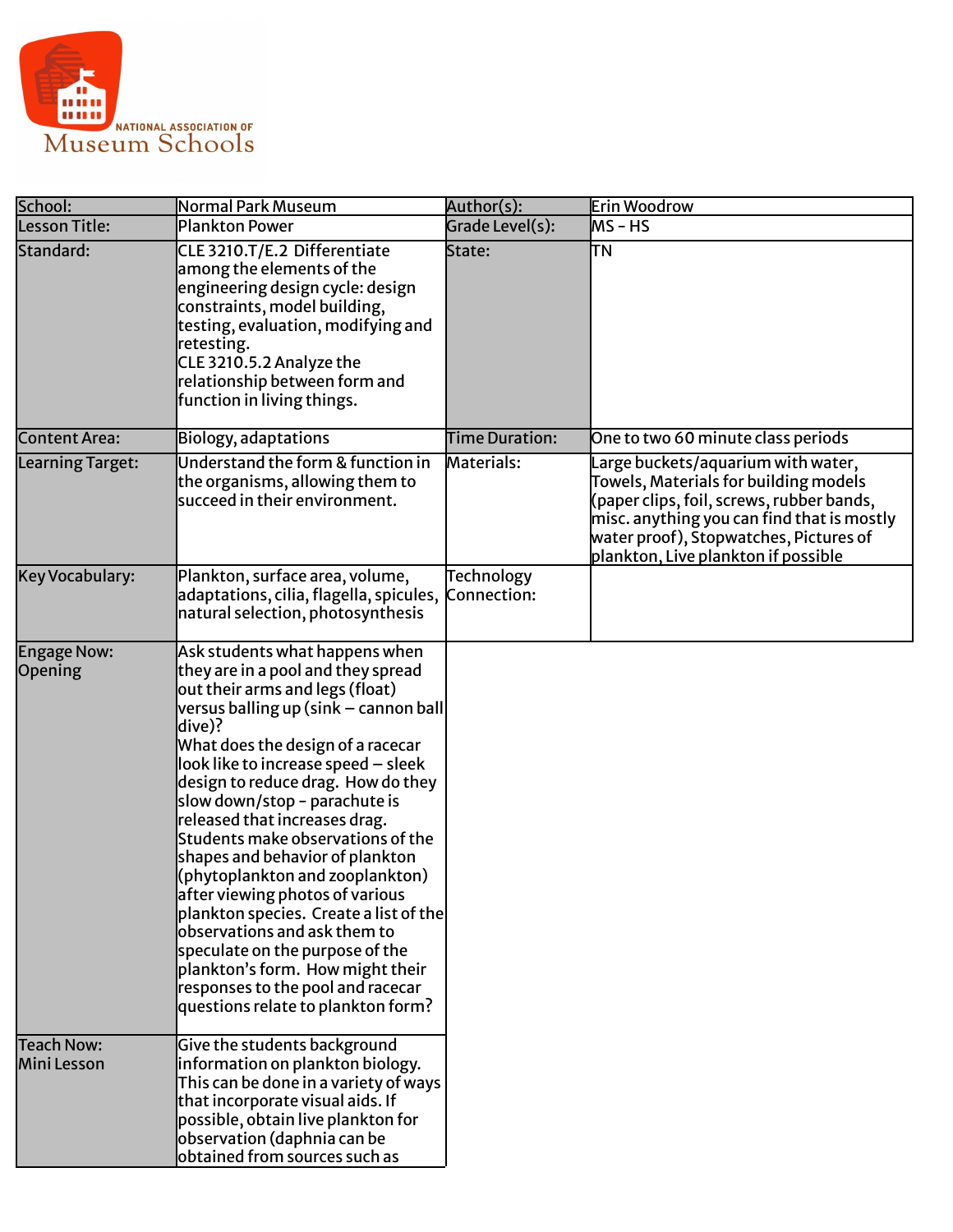|                     | Carolina Biological). Have students<br>make speculations on how plankton<br>form affects their movement<br>through the water and why might<br>this be important.<br>Relate this back to their observation<br>of the purpose of the strange shapes<br>of plankton.                                                                                                                                                                                                                                                                                                                                                                                                                                                                                                                                                                                                                                                                                                                                                                                                                                                                                                                                                                                                                                               |
|---------------------|-----------------------------------------------------------------------------------------------------------------------------------------------------------------------------------------------------------------------------------------------------------------------------------------------------------------------------------------------------------------------------------------------------------------------------------------------------------------------------------------------------------------------------------------------------------------------------------------------------------------------------------------------------------------------------------------------------------------------------------------------------------------------------------------------------------------------------------------------------------------------------------------------------------------------------------------------------------------------------------------------------------------------------------------------------------------------------------------------------------------------------------------------------------------------------------------------------------------------------------------------------------------------------------------------------------------|
| <b>Explore Now:</b> | Students are then instructed to<br>Independent Practicedesign a plankton model. The goal<br>is to create a plankton model that<br>must not float at the surface, but<br>sink very slowly - the slowest<br>sinking plankton 'wins'.<br>Provide students with buckets of<br>water to test the models and various<br>materials for model construction<br>(packing peanuts, toothpicks, pipe<br>cleaners, straws, modeling clay, foil,<br>beads, craft sticks, wire, paperclips,<br>etc. - anything you can find laying<br>around). Students will also need<br>stopwatches to time the sinking.<br>Give the students a set time limit to<br>design, construct, and test the<br>plankton model. The amount of<br>time can be adjusted depending on<br>the needs of the class.<br>At the end of the building period,<br>the teacher should test and time<br>each design – checking to make<br>sure it doesn't float. This works best<br>in a large glass or plastic aquarium.<br>The slowest model wins (the winner<br>could receive a free-homework/pop<br>quiz pass). Another option is to test<br>the plankton models is heats of<br>twos. Prior to testing the final two,<br>have students discuss and vote on<br>which model they predict will win<br>based on their knowledge of<br>plankton form and function. |
| Closing:            | After the students have explored<br>the concept and used their own<br>words to describe the process,<br>describe the reasoning of the<br>relationship between form and<br>function of the plankton. Why do<br>plankton not float, what are the<br>adaptations that enable the<br>plankton to remain in the photic<br>zone.<br>1. Small size<br>2. Projections<br>that increase<br>drag                                                                                                                                                                                                                                                                                                                                                                                                                                                                                                                                                                                                                                                                                                                                                                                                                                                                                                                          |